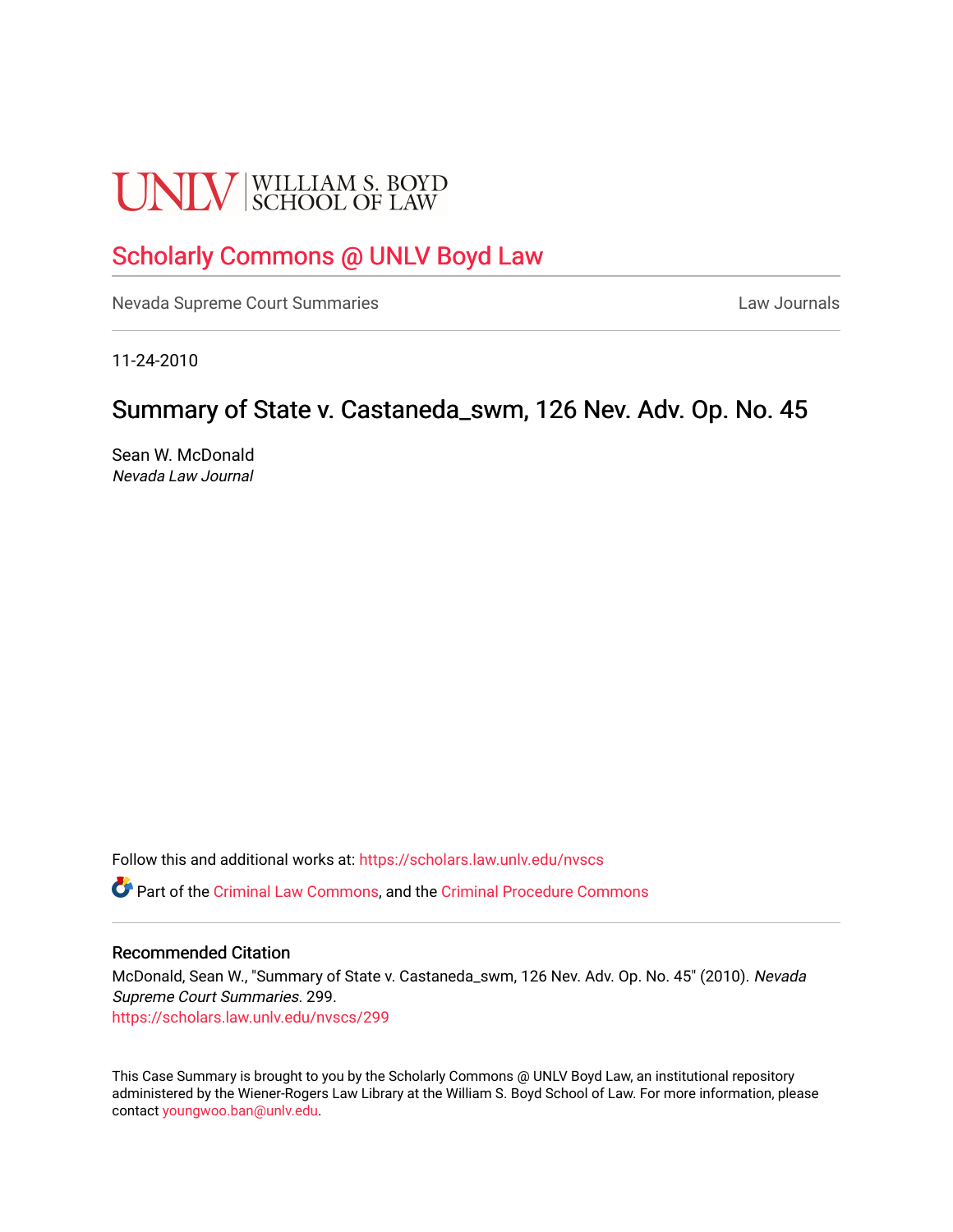*State v. Castaneda,* 126 Nev. Adv. Op. No. 45 (November 24, 2010) 1 CRIMINAL LAW AND PROCEDURE—INDECENT EXPOSURE

#### **Summary**

Appeal from order of dismissal of indecent exposure charges, after the district court judge concluded the state indecent exposure statute was unconstitutionally vague and overbroad.

#### **Disposition/Outcome**

A unanimous Court reversed and remanded because the statute is neither unconstitutionally vague nor overbroad.

## **Factual and Procedural History**

Marty Castaneda ("Castaneda"), was arrested for intentionally and repeatedly exposing his genitals and buttocks while standing on a public sidewalk in front of the county jail in Las Vegas. The State charged Castaneda with indecent exposure under NRS 201.220. Castaneda did not deny the allegations, but rather challenged the constitutionality of the statute. The district court dismissed the charges, agreeing with Castaneda"s claims. The State appealed.

#### **Discussion**

## *Standard of Review*

The Court reviews questions of a statute's constitutionality *de novo*. Statutes are presumed constitutional and the party challenging a statute has "the burden of making a "clear showing of invalidity."<sup>2</sup> Further, the Court attempts to construe a statute so as to avoid constitutional infirmity.<sup>3</sup>

#### *Vagueness*

 $\overline{a}$ 

A criminal statute may be invalidated for vagueness for one of two independent reasons:<sup>4</sup> (1) if it "fails to provide a person of ordinary intelligence fair notice of what is prohibited;" or (2) if it "is so standardless that it authorizes or encourages seriously discriminatory enforcement."<sup>5</sup> Constitutional vagueness may be defeated when courts construe the statute in light of "the common law definitions of the related term or offense."<sup>6</sup>

Applying the vagueness standard, the Court held that the indecent exposure statute must be read so as to incorporate the common law understanding of the offense, as required under

 $<sup>1</sup>$  By Sean W. McDonald.</sup>

<sup>&</sup>lt;sup>2</sup> Berry v. State, 125 Nev. \_\_\_, \_\_, 212 P.3d 1085, 1095 (2009) (quoting Silvar v. Dist. Ct., 122 Nev. 289, 292, 129 P.3d 682, 684 (2006)).

 $3$  Virginia & Truckee R.R. Co. v. Henry, 8 Nev. 165, 174 (1873).

<sup>&</sup>lt;sup>4</sup> The Court noted some Nevada cases have used a conjunctive forumulation in stating the vagueness test, but stated the tests are "independent and alternative, not conjunctive."

 $<sup>5</sup>$  Holder v. Humanitarian Law Project, 561 U.S. \_\_\_, \_\_\_, 130 S. Ct. 2705, 2718 (2010) (quoting United States v.</sup> Williams, 553 U.S. 285 (2008)).

<sup>6</sup> Nelson v. State, 123 Nev. 534, 540-41, 170 P.3d 517, 522 (2007) (citing Ranson v. State, 99 Nev. 766, 767, 670 P.2d 574, 575 (1983)).